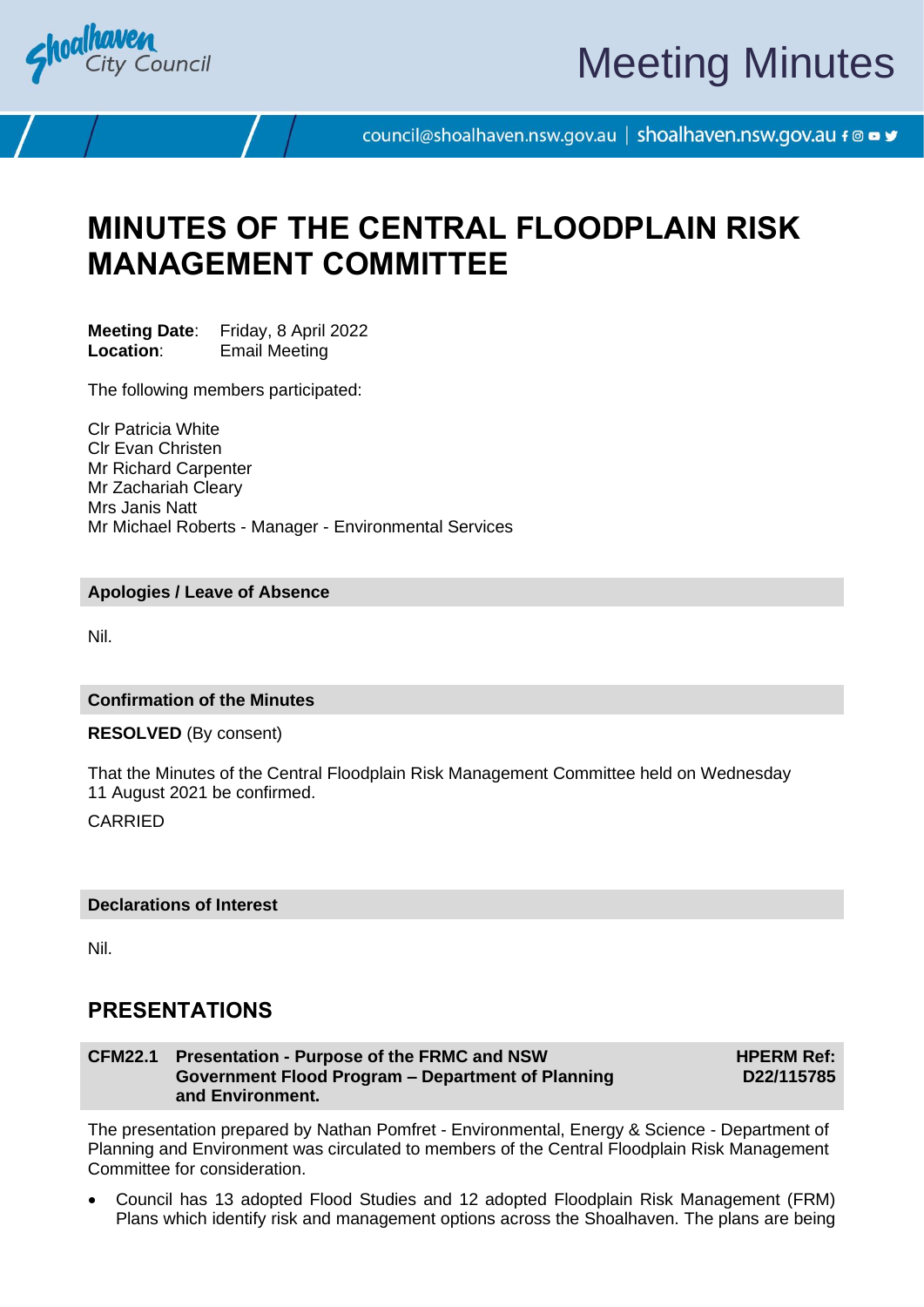progressively implemented across the Shoalhaven in a prioritised manner.

- The NSW Floodplain Development Manual (2005) is currently under review and on public exhibition until 4 April 2022. The reviewed name is the NSW Flood Risk Management Manual.
- Flood Prone Land Policy primary objective is to reduce the impact of flooding and flood liability on individual owners and occupiers of flood prone property, and to reduce private and public losses from floods utilising ecologically positive methods, where possible.

## **CFM22.2 St Georges Basin Flood Study - Cardno HPERM Ref:**

**D22/117621**

The presentation prepared by David Whyte – Cardno was circulated to members of the Central Floodplain Risk Management Committee for consideration. The topics covered in the presentation were:

- 1. Background on the Flood Study process and Study Objectives
- 2. Model Development hydrological and hydraulic models
- 3. Design Event Modelling
- 4. Results and Impacts of Flooding
- 5. Next Steps public exhibition and community consultation, complete the Final Flood Study based on feedback, complete the Floodplain Risk Management Study and Plan including assessment of available flood mitigation options

## **REPORTS**

| CFM22.3 Update on Filling the Current Central FRMC vacancy | <b>HPERM Ref:</b> |
|------------------------------------------------------------|-------------------|
|                                                            | D22/101345        |

## **Recommendation**

That Council:

- 1. Receive this report for information; and
- 2. Endorse the appointment of Mr David Reynolds to the Central FRMC.

## **RECOMMENDATION** (By consent)

That Council:

- 1. Receive this report for information; and
- 2. Endorse the appointment of Mr David Reynolds to the Central FRMC.

CARRIED

| CFM22.4 St Georges Basin Floodplain Risk Management Study |
|-----------------------------------------------------------|
| and Plan Update                                           |

**HPERM Ref: D22/87436**

## **Recommendation**

That Council:

1. Receive the draft St Georges Basin Flood Study report for information; and